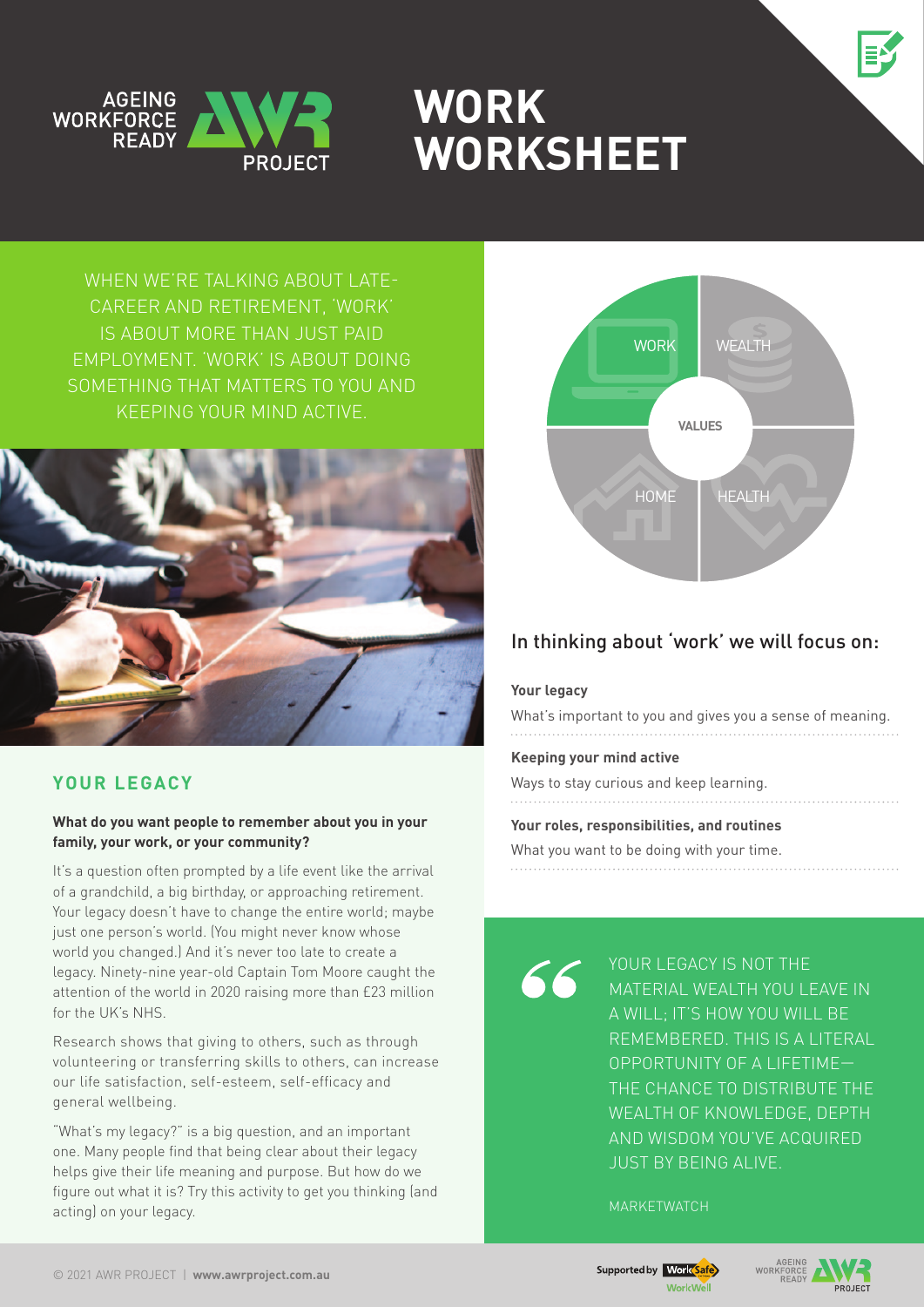

# Imagine it's your 100th birthday and you are being presented with an award in recognition of the mark you've made.

• What would you like to be acknowledged for? Maybe it was something you did, the type of person you are or a contribution you've made.

In this imaginary scenario, think about:

- • Who did you do it for? Is there a person, community or cause that you focused on?
- • What were you trying to achieve? What or who is better in the world because of your legacy?

And now to bring your legacy into the present—what action can you take TODAY to help you create this legacy? How can you put your mark on the future right now?

| Notes |  |  |  |
|-------|--|--|--|
|       |  |  |  |
|       |  |  |  |
|       |  |  |  |
|       |  |  |  |
|       |  |  |  |
|       |  |  |  |
|       |  |  |  |
|       |  |  |  |

## **Lifelong Learning**

#### **Keeping your mind active, staying curious, being creative, learning new skills and solving problems are all aspects of lifelong learning.**

Learning is important for mental health and wellbeing, a sense of achievement, self-worth and autonomy. Engaging in learning and stimulating activities can slow memory decline as we get older. This is why the University of the Third Age has been so popular!

It can be hard to try something new at any age, so here's some questions to help find what interests you:

- What have you always wanted to learn about?
- Is there a skill you wish you had?
- When you were young what did you think you'd be when you grew up?
- What do your friends and family enjoy doing?

Notes

## **Resources**

- • Blog: [Keep Learning](https://awrproject.com.au/keep-learning/)
- Article: How to Make a Successful Career Change [at 40 and Beyond](https://www.nobleoak.com.au/insights/make-a-successful-career-change-40-beyond/)
- [University of the Third Age](https://www.u3aonline.org.au/home): Now with virtual learning and local campuses
- [SEEK Volunteer](https://www.volunteer.com.au/): For volunteering opportunities